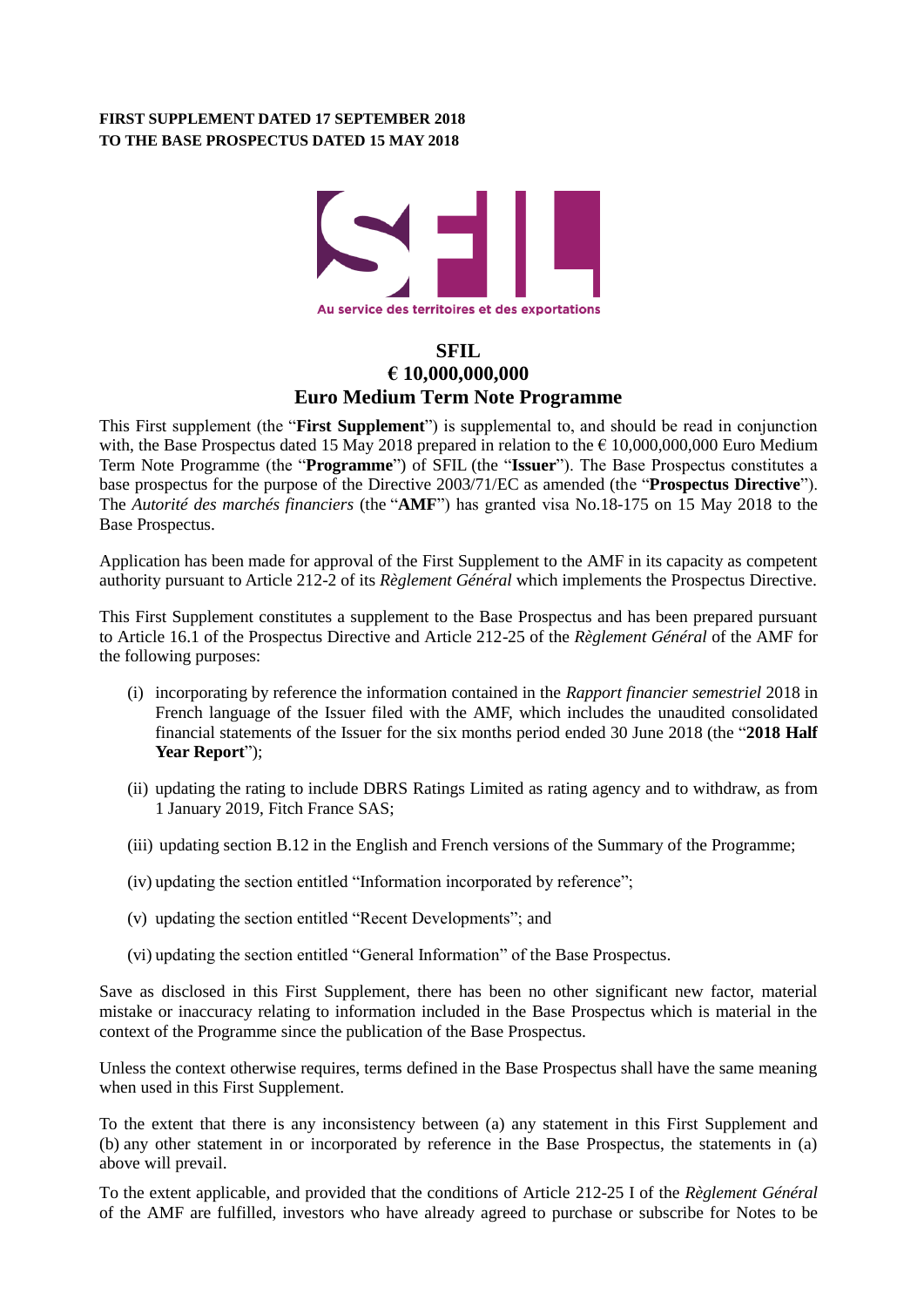issued under the Programme before this First Supplement is published, have the right, according to Article 212-25 II of the *Règlement Général* of the AMF, to withdraw their acceptances within a time limit of minimum two working days after publication of this First Supplement. This right to withdraw shall expire by close of business on 19 September 2018.

Copies of this First Supplement (a) may be obtained, free of charge, at the registered office of the Issuer (1 à 3, rue du Passeur de Boulogne, 92130 Issy-les-Moulineaux, France) during normal business hours, (b) will be available on the website of the AMF [\(www.amf-france.org\)](http://www.amf-france.org/) and on the website of the Issuer (www.sfil.fr) and (c) will be available during normal business hours at the specified office of the Fiscal Agent (Banque Internationale à Luxembourg, société anonyme 69, route d'Esch, L-2953 Luxembourg, Grand-Duchy of Luxembourg) so long as any of the Notes issued under the Programme are outstanding.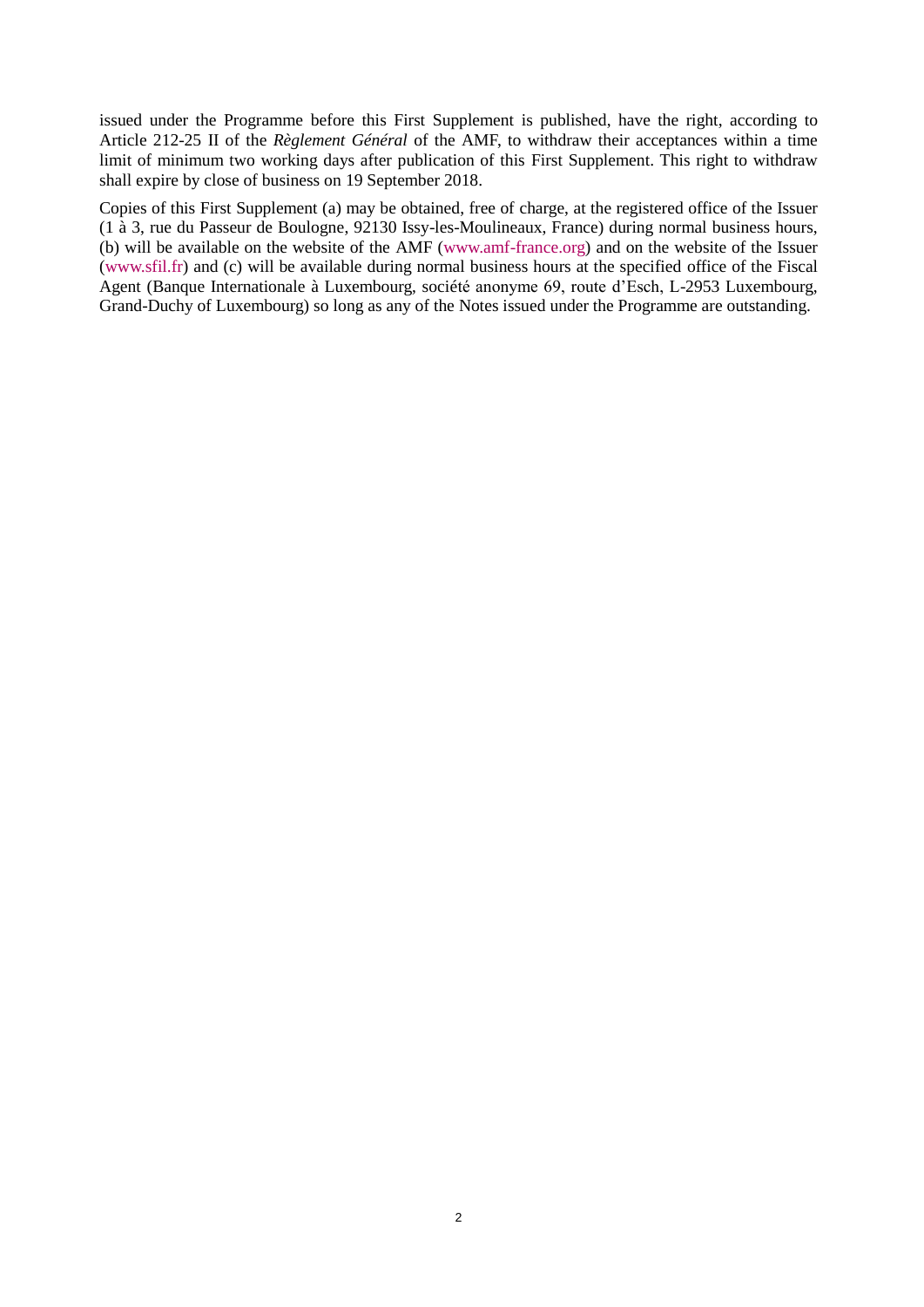# **TABLE OF CONTENTS**

| RÉSUMÉ EN FRANÇAIS DU PROGRAMME (FRENCH SUMMARY OF THE    |  |
|-----------------------------------------------------------|--|
|                                                           |  |
|                                                           |  |
|                                                           |  |
| PERSON RESPONSIBLE FOR THE INFORMATION GIVEN IN THE FIRST |  |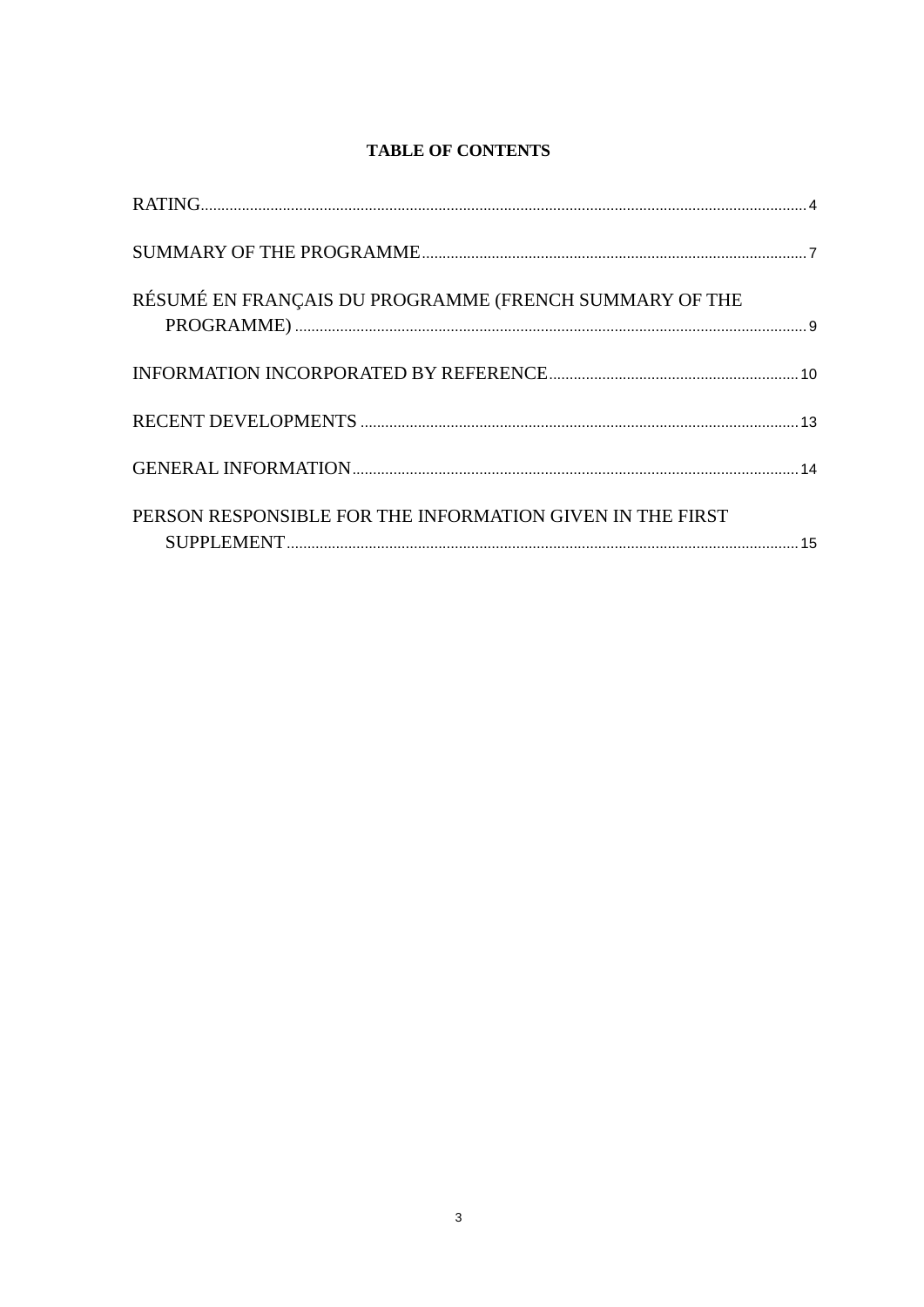### **RATING**

<span id="page-3-0"></span>The following sections of the Base Prospectus are amended to include DBRS Ratings Limited as rating agency. Please note that any references below to Fitch France SAS shall be withdrawn as from 1 January 2019.

- On the first page of the Base Prospectus, the eleventh paragraph is deleted and amended as follows:

"The long term senior debt of the Issuer has been assigned a rating of AA by Standard & Poor's Credit Market Services France SAS ("**S&P**"), Aa3 by Moody's Investors Service Ltd ("**Moody's**"), AA (high) by DBRS Ratings Limited ("**DBRS**") and AA- by Fitch France SAS ("**Fitch**"). The long term senior debt of the Issuer shall no longer be rated by Fitch as from 1<sup>st</sup> January 2019. The Notes issued under the Programme may be unrated or rated differently. The rating of Notes (if any) will be specified in the Final Terms. Each of S&P, Moody's, DBRS and Fitch is established in the European Union and is registered under Regulation (EC) No. 1060/2009 on credit ratings agencies, as amended (the "CRA Regulation"). Each of S&P, Moody's, DBRS and Fitch is included in the list of credit rating agencies registered in accordance with the CRA Regulation published on the European Securities and Markets Authority's website (www.esma.europa.eu/supervision/credit-rating-agencies/risk) as of the date of this Base Prospectus. A rating is not a recommendation to buy, sell or hold securities and may be subject to suspension, change or withdrawal at any time by the assigning rating agency."

- On page 11 of the Base Prospectus, item B.17 is deleted and replaced by the following:

| Credit ratings:<br>[Not applicable/The Notes to be issued are | expected to be rated]: | $[S\&P:[\bullet]]$ | [Moody's: $[\bullet]$ ] | [DBRS: $[①]$ ] | [Fitch: $[①]$ ] | B.17 | <b>Credit ratings</b><br>assigned to the<br><b>Issuer or its debt</b><br>securities | the Base Prospectus.<br>The rating (if any) will be specified in the Final Terms.<br>assigning rating agency.<br>Issue specific summary: | Notes to be issued under the Programme are expected to be rated AA by<br>Standard & Poor's Credit Market Services France SAS ("S&P"), and/or Aa3<br>by Moody's Investors Service Ltd ("Moody's"), and/or AA (high) by DBRS<br>Ratings Limited ("DBRS") and/or AA- by Fitch France SAS ("Fitch") and/or<br>by any other rating agency. The Notes shall no longer be rated by Fitch as from<br>1 <sup>st</sup> January 2019. Each of S&P, Moody's, DBRS and Fitch is established in the<br>European Union and registered under Regulation (EC) No. 1060/2009 on credit<br>ratings agencies, as amended (the "CRA Regulation"), and included in the list<br>of credit rating agencies registered in accordance with the CRA Regulation<br>published on the European Securities and Markets Authority's website<br>(www.esma.europa.eu/supervision/credit-rating-agencies/risk) as of the date of<br>A security rating is not a recommendation to buy, sell or hold securities and<br>may be subject to suspension, reduction or withdrawal at any time by the |
|---------------------------------------------------------------|------------------------|--------------------|-------------------------|----------------|-----------------|------|-------------------------------------------------------------------------------------|------------------------------------------------------------------------------------------------------------------------------------------|------------------------------------------------------------------------------------------------------------------------------------------------------------------------------------------------------------------------------------------------------------------------------------------------------------------------------------------------------------------------------------------------------------------------------------------------------------------------------------------------------------------------------------------------------------------------------------------------------------------------------------------------------------------------------------------------------------------------------------------------------------------------------------------------------------------------------------------------------------------------------------------------------------------------------------------------------------------------------------------------------------------------------------------------------------|
|                                                               |                        |                    |                         |                |                 |      |                                                                                     |                                                                                                                                          |                                                                                                                                                                                                                                                                                                                                                                                                                                                                                                                                                                                                                                                                                                                                                                                                                                                                                                                                                                                                                                                            |

- On page 35 of the Base Prospectus, item B.17 is deleted and replaced by the following: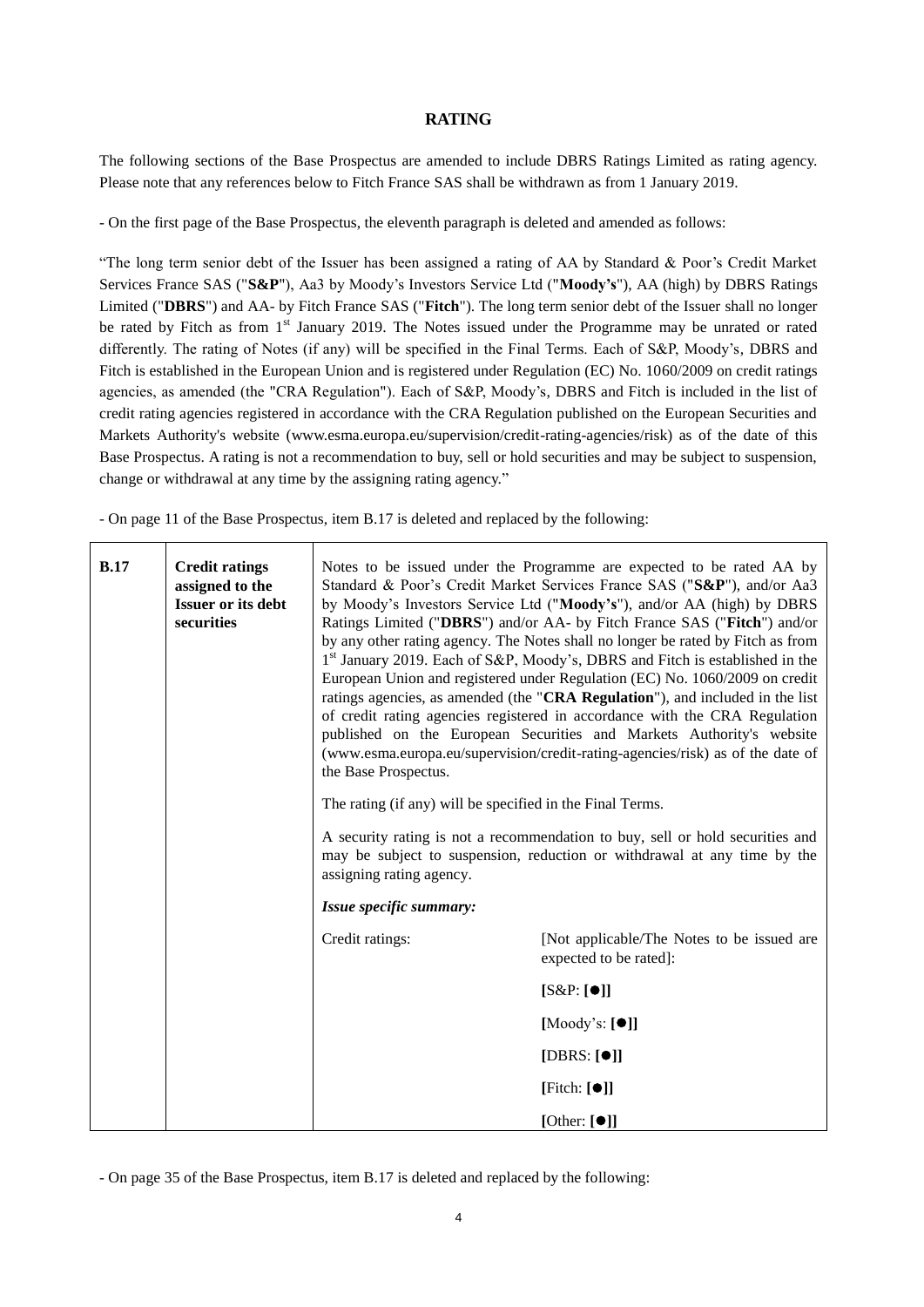| <b>B.17</b> | Notation assignée à<br>l'Emetteur ou à ses<br>titres d'emprunt | Prospectus de base.<br>applicables.                               | Les Titres émis en vertu du Programme devraient être notés AA par Standard<br>& Poor's Credit Market Services France SAS ("S&P"), et/ou Aa3 par Moody's<br>Investors Service Ltd ("Moody's"), et/ou AA (high) par DBRS Ratings<br>Limited ("DBRS") et/ou AA- par Fitch France SAS ("Fitch") et/ou par toute<br>autre agence de notation. Les Titres ne seront plus notés par Fitch à compter du<br>1er janvier 2019. S&P, Moody's, DBRS et Fitch sont établies dans l'Union<br>Européenne et enregistrées conformément au Règlement (CE) N°. 1060/2009<br>relatif aux agences de notation, tel que modifié (le "Règlement CRA"), et qui<br>apparaissent dans la liste des agences de notation (enregistrées conformément<br>au Règlement CRA) publiée par l'Autorité Européenne des Marchés Financiers<br>(European Securities and Market Authority) sur son site Internet<br>(www.esma.europa.eu/supervision/credit-rating-agencies/risk) à la date du<br>Les notations seront spécifiées (le cas échéant) dans les Conditions Définitives<br>Une notation ne constitue pas une recommandation d'achat, de vente ou de<br>détention de titres de créances et peut à tout moment être suspendue, abaissée |
|-------------|----------------------------------------------------------------|-------------------------------------------------------------------|-----------------------------------------------------------------------------------------------------------------------------------------------------------------------------------------------------------------------------------------------------------------------------------------------------------------------------------------------------------------------------------------------------------------------------------------------------------------------------------------------------------------------------------------------------------------------------------------------------------------------------------------------------------------------------------------------------------------------------------------------------------------------------------------------------------------------------------------------------------------------------------------------------------------------------------------------------------------------------------------------------------------------------------------------------------------------------------------------------------------------------------------------------------------------------------------------------------|
|             |                                                                | ou faire l'objet d'un retrait par l'agence de notation concernée. |                                                                                                                                                                                                                                                                                                                                                                                                                                                                                                                                                                                                                                                                                                                                                                                                                                                                                                                                                                                                                                                                                                                                                                                                           |
|             |                                                                | Résumé spécifique à l'émission :                                  |                                                                                                                                                                                                                                                                                                                                                                                                                                                                                                                                                                                                                                                                                                                                                                                                                                                                                                                                                                                                                                                                                                                                                                                                           |
|             |                                                                | Notation de crédit :                                              | [Sans objet/Les Titres qui seront émis<br>devraient être notés]:                                                                                                                                                                                                                                                                                                                                                                                                                                                                                                                                                                                                                                                                                                                                                                                                                                                                                                                                                                                                                                                                                                                                          |
|             |                                                                |                                                                   | $[S\&P:[\bullet]]$                                                                                                                                                                                                                                                                                                                                                                                                                                                                                                                                                                                                                                                                                                                                                                                                                                                                                                                                                                                                                                                                                                                                                                                        |
|             |                                                                |                                                                   | $[Mody's : [\bullet]]$                                                                                                                                                                                                                                                                                                                                                                                                                                                                                                                                                                                                                                                                                                                                                                                                                                                                                                                                                                                                                                                                                                                                                                                    |
|             |                                                                |                                                                   | [DBRS: $[①]$ ]                                                                                                                                                                                                                                                                                                                                                                                                                                                                                                                                                                                                                                                                                                                                                                                                                                                                                                                                                                                                                                                                                                                                                                                            |
|             |                                                                |                                                                   | [Fitch : [① ]]                                                                                                                                                                                                                                                                                                                                                                                                                                                                                                                                                                                                                                                                                                                                                                                                                                                                                                                                                                                                                                                                                                                                                                                            |
|             |                                                                |                                                                   | [Autre: $[①]$ ]                                                                                                                                                                                                                                                                                                                                                                                                                                                                                                                                                                                                                                                                                                                                                                                                                                                                                                                                                                                                                                                                                                                                                                                           |

- On page 67 of the Base Prospectus, the following risk factor is deleted and replaced by the following:

### "*A credit rating reduction may result in a reduction in the trading value of Notes*

The value of the Notes is expected to be affected, in part, by investors' general appraisal of the creditworthiness of the Issuer and the Group. Such perceptions are generally influenced by the ratings accorded to the outstanding Notes of the Issuer by standard statistical rating services, such as Standard & Poor's Credit Market Services France SAS, Moody's Investors Service Ltd, DBRS Ratings Limited, Fitch France SAS (it being specified that Fitch France SAS shall no longer rate the Notes as from 1<sup>st</sup> January 2019) or any other rating agency. A reduction in, or a placing on credit watch of the rating, if any, accorded to outstanding debt securities of the Issuer and/or the Group by one of these or other rating agencies could result in a reduction in the trading value of the Notes."

- On page 163 of the Base Prospectus, paragraph 9 is deleted and replaced by the following

### "**Rating**

The long term senior debt of the Issuer has been assigned a rating of AA by Standard & Poor's Credit Market Services France SAS ("**S&P**"), and Aa3 Moody's Investors Service Ltd ("**Moody's**"), AA (high) by DBRS Ratings Limited ("**DBRS**") and AA- by Fitch France SAS ("**Fitch**"). The long term senior debt of the Issuer shall no longer be rated by Fitch as from 1<sup>st</sup> January 2019. Notes issued under the Programme may be unrated or rated differently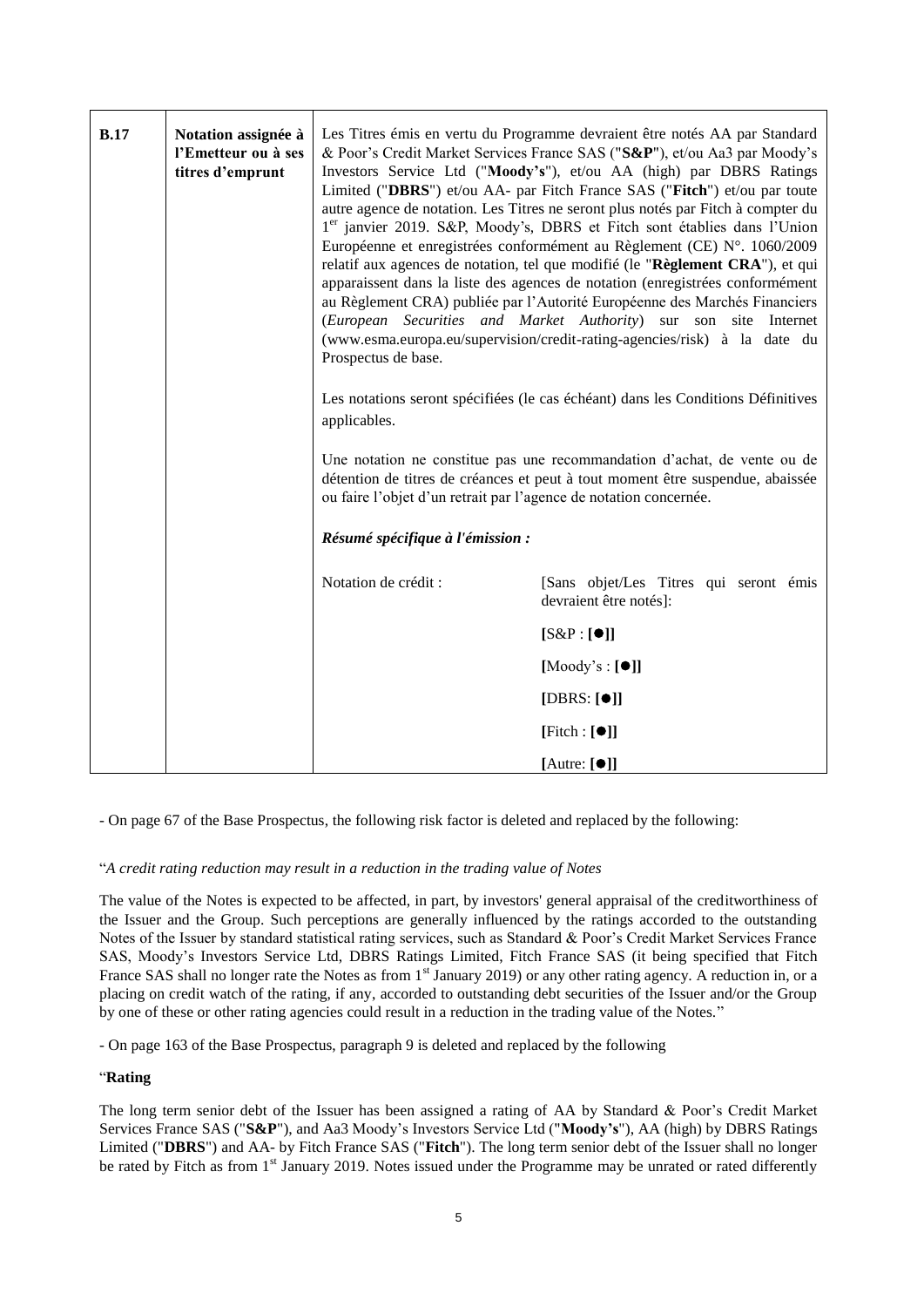from the current ratings of the Issuer or of its long term senior debt. The rating (if any) of Notes to be issued under the Programme will be specified in the applicable Final Terms.

Each of S&P, Moody's, DBRS and Fitch is established in the European Union and is registered under the CRA Regulation. Each of S&P, Moody's, DBRS and Fitch is included in the list of registered credit rating agencies<br>published by the European Securities and Markets Authority on its website published by the European Securities and Markets Authority on its website (www.esma.europa.eu/supervision/credit-rating-agencies/risk) in accordance with the CRA Regulation as of the date of this Base Prospectus."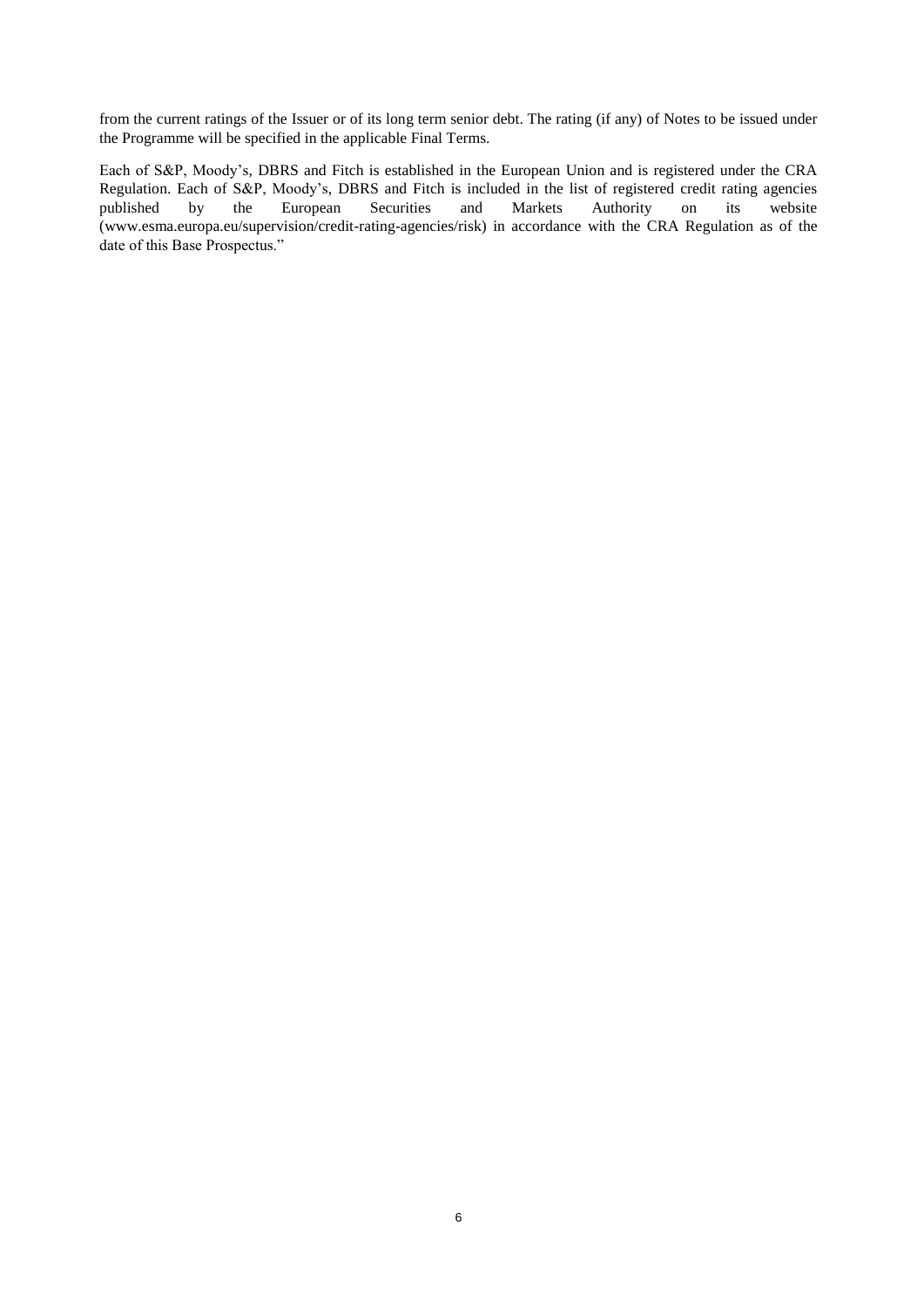## **SUMMARY OF THE PROGRAMME**

<span id="page-6-0"></span>The section entitled "**Summary of the Programme**" on pages 6 to 29 of the Base Prospectus is amended as follows:

• The item B.12 is deleted and replaced by the following:

| B.12 | <b>Selected historical</b><br>key financial |                                            | Selected historical key financial information (IFRS Consolidated):<br>Comparative annual financial data - In EUR millions                                                                                                                                                                                                                                                                               |                                    |
|------|---------------------------------------------|--------------------------------------------|---------------------------------------------------------------------------------------------------------------------------------------------------------------------------------------------------------------------------------------------------------------------------------------------------------------------------------------------------------------------------------------------------------|------------------------------------|
|      | information                                 |                                            | $31/12/2017^2$<br>(Audited)                                                                                                                                                                                                                                                                                                                                                                             | $31/12/2016^2$<br>(Audited)        |
|      |                                             | Total<br>Balance<br>Sheet                  | 72,432                                                                                                                                                                                                                                                                                                                                                                                                  | 78,937                             |
|      |                                             | Debt Securities                            | 56,315                                                                                                                                                                                                                                                                                                                                                                                                  | 57,681                             |
|      |                                             | Equity                                     | 1,469                                                                                                                                                                                                                                                                                                                                                                                                   | 1,388                              |
|      |                                             | <b>Net</b><br>Banking<br>Income            | 184                                                                                                                                                                                                                                                                                                                                                                                                     | 139                                |
|      |                                             | Net Income                                 | 54                                                                                                                                                                                                                                                                                                                                                                                                      | 18                                 |
|      |                                             | 2018 - In EUR millions                     | Comparative interim financial data for the six month period ended 30 June                                                                                                                                                                                                                                                                                                                               |                                    |
|      |                                             |                                            | $30/06/2018$ <sup>1</sup><br>(Limited review)                                                                                                                                                                                                                                                                                                                                                           | $30/06/2017^2$<br>(Limited review) |
|      |                                             | <b>Total Balance Sheet</b>                 | 73,945                                                                                                                                                                                                                                                                                                                                                                                                  | 77,635                             |
|      |                                             | Debt Securities                            | 60,974                                                                                                                                                                                                                                                                                                                                                                                                  | 58,652                             |
|      |                                             | Equity                                     | 1,561                                                                                                                                                                                                                                                                                                                                                                                                   | 1,424                              |
|      |                                             | Net Banking Income                         | 117                                                                                                                                                                                                                                                                                                                                                                                                     | 101                                |
|      |                                             | Net Income                                 | 43                                                                                                                                                                                                                                                                                                                                                                                                      | 25                                 |
|      |                                             | 1 IFRS 9 applicable<br>2 IAS 39 applicable |                                                                                                                                                                                                                                                                                                                                                                                                         |                                    |
|      |                                             |                                            | As of 30 June 2018, the consolidated ratios Common Equity Tier 1 ratio and<br>phased total capital of SFIL's group respectively stood at 22.3% and 23.05%<br>(compared to 23.1% and 23.8% as of 31 December 2017).                                                                                                                                                                                      |                                    |
|      |                                             | IFRS 9 Impacts :                           |                                                                                                                                                                                                                                                                                                                                                                                                         |                                    |
|      |                                             |                                            | The adoption of IFRS 9 on 1 January 2018 increased SFIL Group's net position<br>by EUR 50 million net of taxes deferred, with an increase of EUR 86 million<br>in "Classification and Measurement" phase and a decrease of EUR 10 million<br>in the "Impairment" phase. The IFRS 9 transition increased the transitional<br>CET1 ratio by 119 basis points. The total amount of provisions for expected |                                    |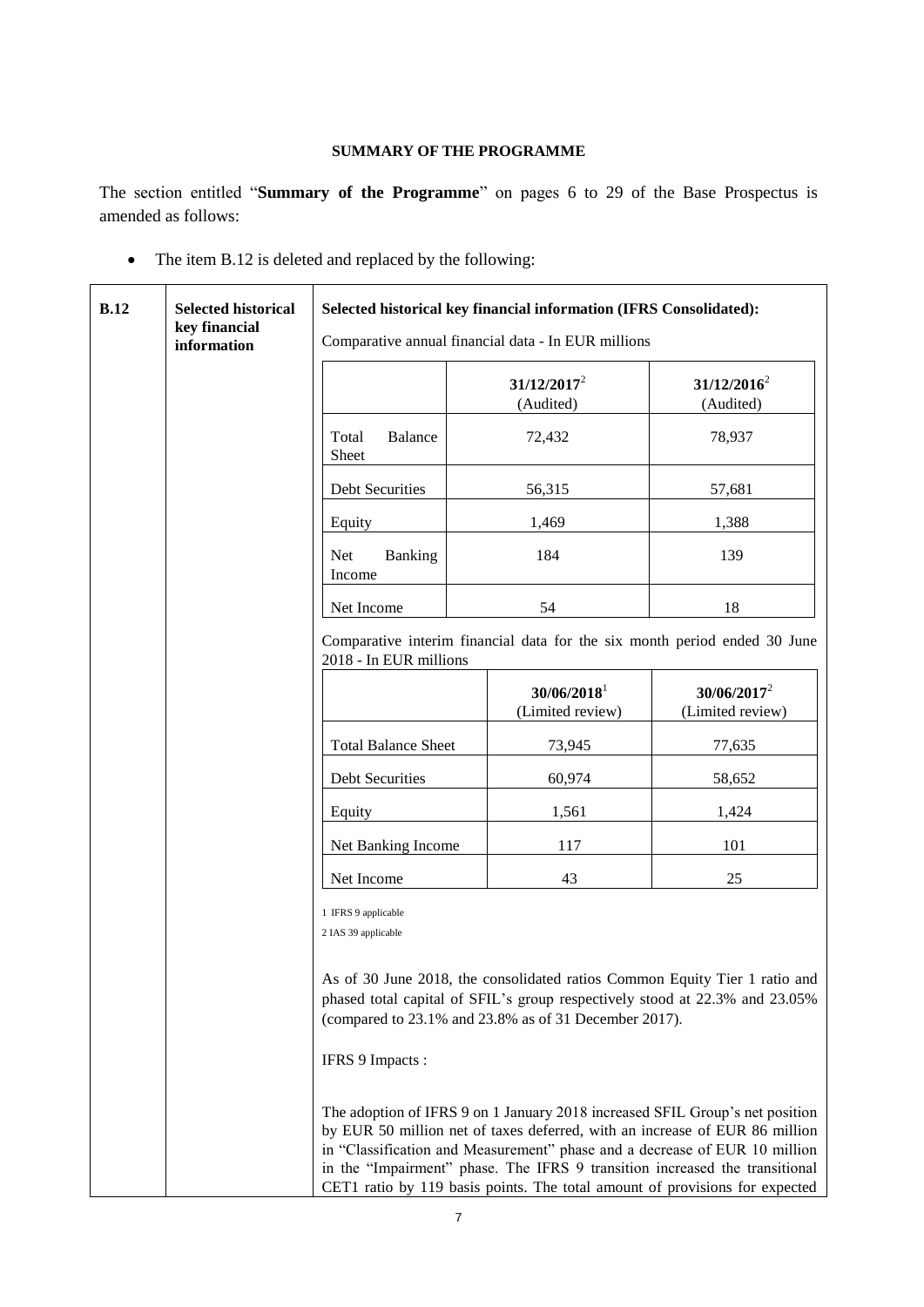| credit losses at 1 January 2018 is EUR 57 million.                                                                                                                                                                                     |
|----------------------------------------------------------------------------------------------------------------------------------------------------------------------------------------------------------------------------------------|
| Statements of no significant or material adverse change                                                                                                                                                                                |
| There has been no significant change in the financial or trading position of the<br>Issuer or the Group since 30 June 2018 (being the end of the last financial<br>period for which interim financial statements have been published). |
| There has no material adverse change in the prospects of the Issuer since 31<br>December 2017 (being the end of the last financial period for which audited<br>financial statements have been published).                              |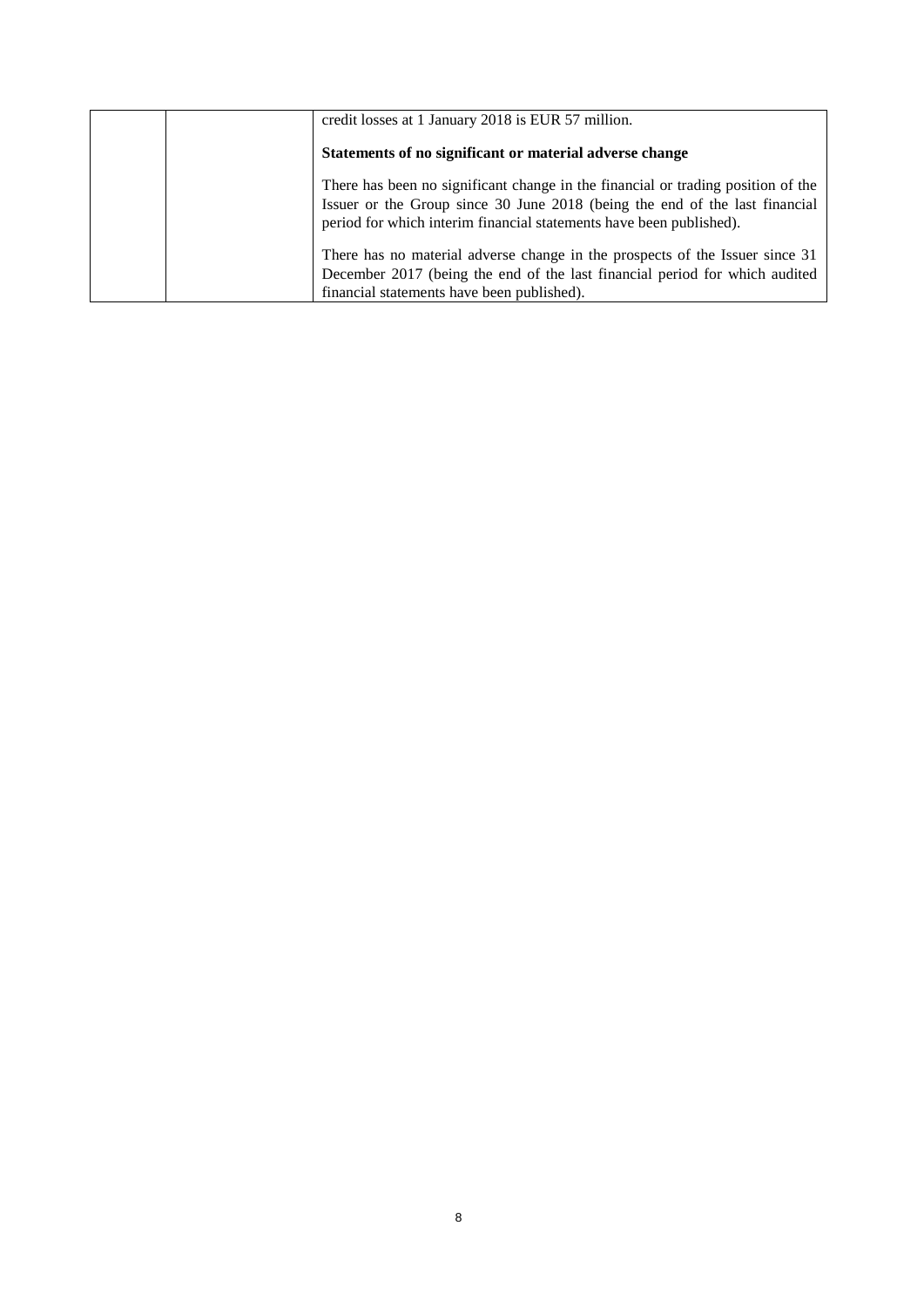# **RÉSUMÉ EN FRANÇAIS DU PROGRAMME (FRENCH SUMMARY OF THE PROGRAMME)**

<span id="page-8-0"></span>The section entitled "**Résumé en Français du Programme (French Summary of the Programme)**" on pages 30 to 56 of the Base Prospectus is amended as follows:

• The item B.12 is deleted and replaced by the following:

| B.12 | <b>Informations</b><br>financières<br>historiques<br>clés |                                                                                                 | Informations financières historiques clés sélectionnées (consolidés IFRS) :<br>Données financières annuelles comparées - En millions d'euros |                                                                                                                                                                                                                                                    |
|------|-----------------------------------------------------------|-------------------------------------------------------------------------------------------------|----------------------------------------------------------------------------------------------------------------------------------------------|----------------------------------------------------------------------------------------------------------------------------------------------------------------------------------------------------------------------------------------------------|
|      | sélectionnées :                                           |                                                                                                 | $31/12/2017^2$<br>(Audité)                                                                                                                   | $31/12/2016^2$<br>(Audité)                                                                                                                                                                                                                         |
|      |                                                           | Total du Bilan                                                                                  | 72.432                                                                                                                                       | 78.937                                                                                                                                                                                                                                             |
|      |                                                           | Dettes<br>représentées par<br>un Titre                                                          | 56.315                                                                                                                                       | 57.681                                                                                                                                                                                                                                             |
|      |                                                           | Capitaux<br>Propres                                                                             | 1.469                                                                                                                                        | 1.388                                                                                                                                                                                                                                              |
|      |                                                           | Produit<br><b>Net</b><br><b>Bancaire</b>                                                        | 184                                                                                                                                          | 139                                                                                                                                                                                                                                                |
|      |                                                           | Résultat Net                                                                                    | 54                                                                                                                                           | 18                                                                                                                                                                                                                                                 |
|      |                                                           |                                                                                                 | terminant le 30 juin 2018 - En millions d'euros                                                                                              | Données financières intermédiaires comparées pour la période de six mois se                                                                                                                                                                        |
|      |                                                           |                                                                                                 | $30/06/2018$ <sup>1</sup><br>(Revue limitée)                                                                                                 | $30/06/2017^2$<br>(Revue limitée)                                                                                                                                                                                                                  |
|      |                                                           | Total du Bilan                                                                                  | 73.945                                                                                                                                       | 77.635                                                                                                                                                                                                                                             |
|      |                                                           | Dettes représentées par<br>un Titre                                                             | 60.974                                                                                                                                       | 58.652                                                                                                                                                                                                                                             |
|      |                                                           | <b>Capitaux Propres</b>                                                                         | 1.561                                                                                                                                        | 1.424                                                                                                                                                                                                                                              |
|      |                                                           | Produit Net Bancaire                                                                            | 117                                                                                                                                          | 101                                                                                                                                                                                                                                                |
|      |                                                           | Résultat Net                                                                                    | 43                                                                                                                                           | 25                                                                                                                                                                                                                                                 |
|      |                                                           | Norme IFRS 9 Applicable<br><sup>2</sup> Norme IAS 39 Applicable<br>Impacts de la norme IFRS 9 : | (comparé à 23,1% and 23,8% au 31 décembre 2017).                                                                                             | Au 30 juin 2018, les ratios consolidés Common Equity Tier 1 et total capital<br>phases du groupe SFIL s'élevaient respectivement à 22,3% and 23,05%<br>L'adoption de la norme IFRS 9 au 1 <sup>er</sup> janvier 2018 a augmenté la situation nette |
|      |                                                           |                                                                                                 |                                                                                                                                              | du Groupe SFIL de 50 millions EUR nets d'impôts différés, avec une<br>augmentation de 86 millions EUR liée à la phase "Classification et Évaluation"                                                                                               |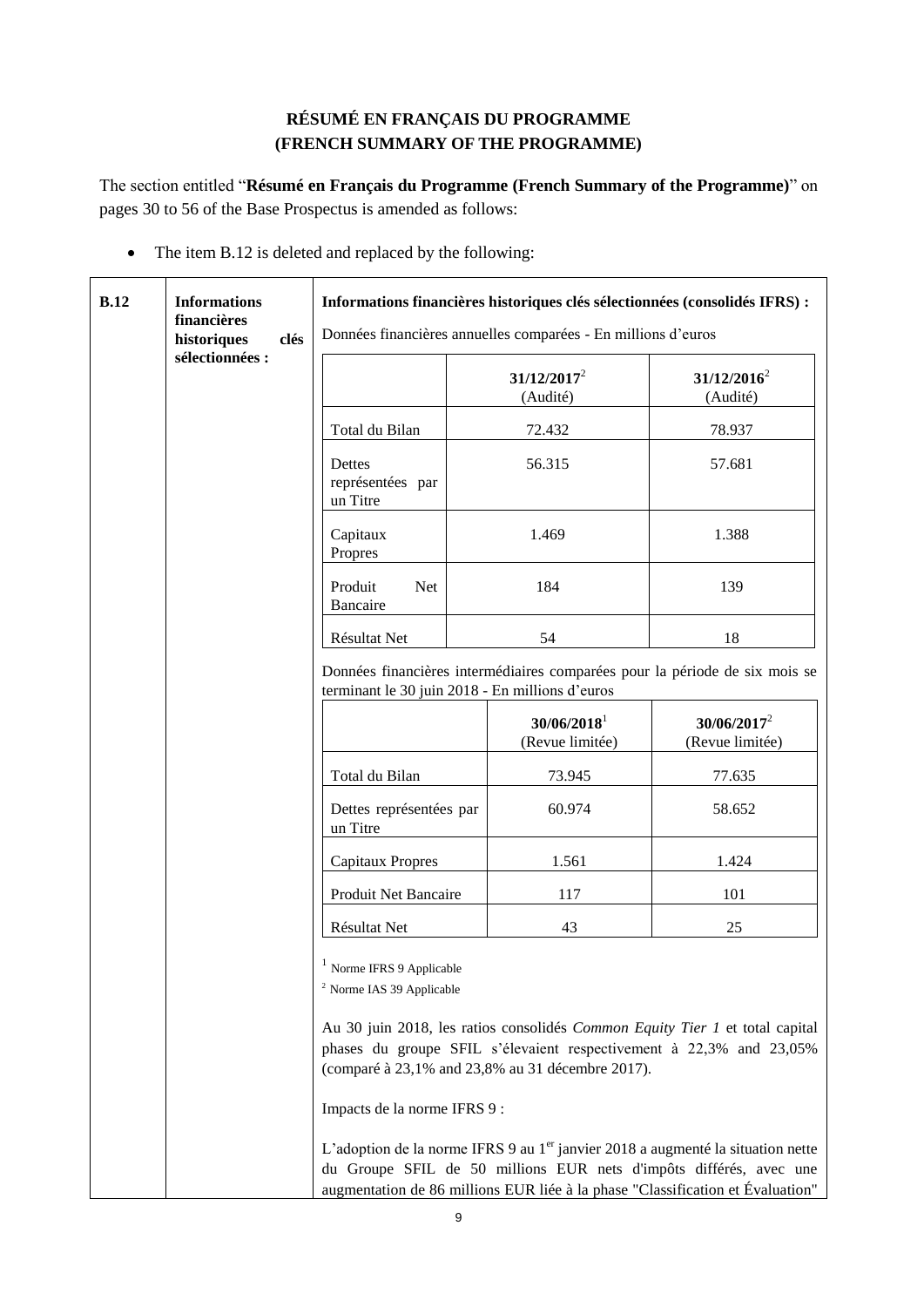|  | et une diminution de 10 millions EUR liée à la phase "Dépréciation". La<br>transition IFRS 9 a eu pour effet d'augmenter le ratio CET1 transitionnel de<br>119 points de base.                                                                                                  |
|--|---------------------------------------------------------------------------------------------------------------------------------------------------------------------------------------------------------------------------------------------------------------------------------|
|  | Le montant total des provisions pour pertes de crédit attendues au 1 er janvier<br>2018 est de 57 million EUR.                                                                                                                                                                  |
|  | Déclarations relatives à l'absence de changement significatif ou de<br>changement défavorable significatif                                                                                                                                                                      |
|  | Il ne s'est produit aucun changement significatif dans la situation financière ou<br>commerciale de l'Emetteur ou du Groupe depuis le 30 juin 2018 (date de<br>clôture de la dernière période comptable pour laquelle des états financiers<br>intermédiaires ont étés publiés). |
|  | Il ne s'est produit aucun changement défavorable significatif dans les<br>perspectives de l'Emetteur depuis le 31 décembre 2017 (date de clôture de la<br>dernière période comptable pour laquelle des états financiers audités ont étés<br>publiés).                           |

### **INFORMATION INCORPORATED BY REFERENCE**

<span id="page-9-0"></span>The section entitled "**Information incorporated by reference**" on pages 78 to 80 of the Base Prospectus is hereby supplemented as follows:

"This Base Prospectus should also be read and construed in conjunction with the sections referred to in the table below included in:

 the *Rapport financier semestriel* 2018 in French language of the Issuer filed with the AMF, which includes the unaudited consolidated financial statements of the Issuer for the six months period ended 30 June 2018 (the "**2018 Half Year Report**");

which have been previously published or are published simultaneously with this Base Prospectus and shall be incorporated in, and form part of, this Base Prospectus.

Such information shall be deemed to be incorporated in, and form part of this Base Prospectus, save that any statement contained in the information which is deemed to be incorporated by reference herein shall be deemed to be modified or superseded for the purpose of this Base Prospectus to the extent that a statement contained herein modifies or supersedes such earlier statement (whether expressly, by implication or otherwise). Any statement so modified or superseded shall not be deemed, except as so modified or superseded, to constitute a part of this Base Prospectus.

This Base Prospectus, the 2018 Half Financial Report, the 2017 Financial Report, the 2016 Financial Report and the EMTN Conditions will be available on the websites of the Issuer (www.sfil.fr) and the AMF (www.amffrance.org). The Final Terms related to the Notes admitted to trading on any Regulated Market in the EEA will be published on the website of the AMF at (www.amf-france.org). This Base Prospectus, the 2018 Half Financial Report, the 2017 Financial Report, the 2016 Financial Report and the EMTN Conditions will also be available during usual business hours on any weekday (except Saturdays, Sundays and public holidays) for inspection and collection free of charge, at the specified office of the Fiscal Agent so long as any of the Notes are outstanding.

The free English translations of the 2018 Half Financial Report, the 2017 Financial Report and the 2016 Financial Report are available on, and may be obtained without charge from, the website of the Issuer (www.sfil.fr).

For the purposes of the Prospectus Directive, the information incorporated by reference in this Base Prospectus is set out in the following cross-reference table: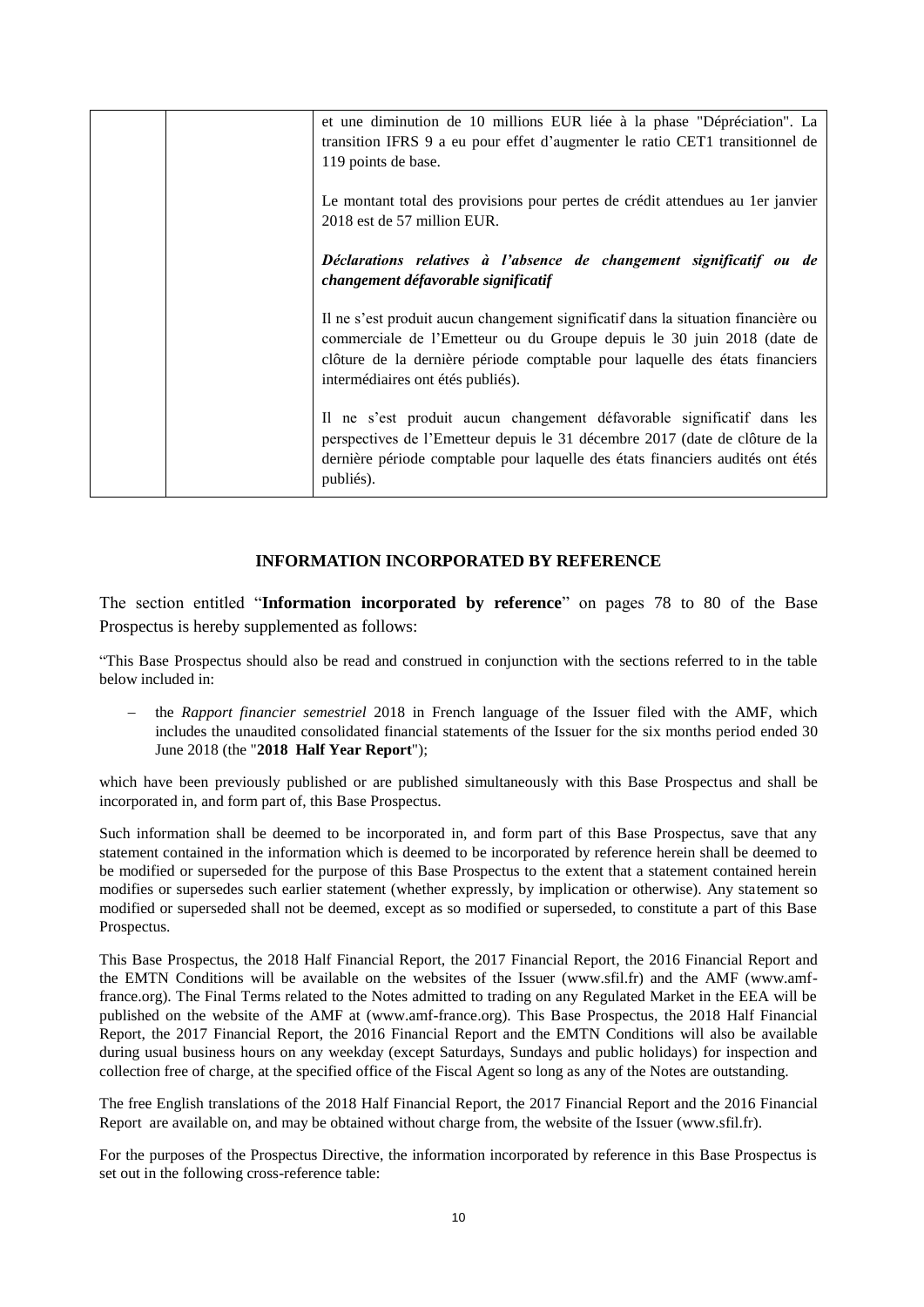| Annex XI of the European Regulation 809/2004/EC of 29 April 2004                                                                                                                                                                                                                                                                                                                                                                                                                                                                                                                                            | Page / Paragraph                                          |                                                           |                                       |
|-------------------------------------------------------------------------------------------------------------------------------------------------------------------------------------------------------------------------------------------------------------------------------------------------------------------------------------------------------------------------------------------------------------------------------------------------------------------------------------------------------------------------------------------------------------------------------------------------------------|-----------------------------------------------------------|-----------------------------------------------------------|---------------------------------------|
| 8. PROFIT FORECASTS OR ESTIMATES                                                                                                                                                                                                                                                                                                                                                                                                                                                                                                                                                                            |                                                           |                                                           |                                       |
| If an issuer chooses to include a profit forecast or a profit estimate the<br>registration document must contain the information items 8.1 and 8.2:                                                                                                                                                                                                                                                                                                                                                                                                                                                         |                                                           |                                                           |                                       |
| 8.1 A statement setting out the principal assumptions upon which the issuer<br>has based its forecast, or estimate. There must be a clear distinction between<br>assumptions about factors which the members of the administrative,<br>management or supervisory bodies can influence and assumptions about<br>factors which are exclusively outside the influence of the members of the<br>management or supervisory bodies; be<br>administrative,<br>readily<br>understandable by investors; be specific and precise; and not relate to the<br>general accuracy of the estimates underlying the forecast. | N/A                                                       |                                                           |                                       |
| 8.2 A report prepared by independent accountants or auditors stating that in<br>the opinion of the independent accountants or auditors the forecast or<br>estimate has been properly compiled on the basis stated and that the basis of<br>accounting used for the profit forecast or estimate is consistent with the<br>accounting policies of the issuer.                                                                                                                                                                                                                                                 | N/A                                                       |                                                           |                                       |
| 8.3 The profit forecast or estimate must be prepared on a basis comparable<br>with the historical financial information.                                                                                                                                                                                                                                                                                                                                                                                                                                                                                    | N/A                                                       |                                                           |                                       |
| 11. FINANCIAL INFORMATION CONCERNING THE ISSUER'S<br>ASSETS AND LIABILITIES, FINANCIAL POSITION<br><b>AND</b><br>PROFITS AND LOSSES                                                                                                                                                                                                                                                                                                                                                                                                                                                                         | Pages of<br>the 2017<br><b>Financial</b><br><b>Report</b> | Pages of<br>the 2016<br><b>Financial</b><br><b>Report</b> | 2018<br>Half<br>Year<br><b>Report</b> |
| <b>11.1 Historical Financial Information</b>                                                                                                                                                                                                                                                                                                                                                                                                                                                                                                                                                                |                                                           |                                                           |                                       |
| Audited historical financial information covering the latest 2 financial years                                                                                                                                                                                                                                                                                                                                                                                                                                                                                                                              |                                                           |                                                           |                                       |
| the consolidated balance sheet                                                                                                                                                                                                                                                                                                                                                                                                                                                                                                                                                                              | p.65                                                      | p.65                                                      |                                       |
| the income statement;                                                                                                                                                                                                                                                                                                                                                                                                                                                                                                                                                                                       | p.66                                                      | p.66                                                      |                                       |
| Statement of net profit and gains and losses recognised directly in equity<br>capital;                                                                                                                                                                                                                                                                                                                                                                                                                                                                                                                      | p.66                                                      | p.66                                                      |                                       |
| Statement of changes in equity capital;                                                                                                                                                                                                                                                                                                                                                                                                                                                                                                                                                                     | p.67                                                      | p.67                                                      |                                       |
| Cash Flow statement;                                                                                                                                                                                                                                                                                                                                                                                                                                                                                                                                                                                        | p.68                                                      | p.68                                                      |                                       |
| Notes to the consolidated financial statements;                                                                                                                                                                                                                                                                                                                                                                                                                                                                                                                                                             | p.69<br>to<br>101                                         | p.69<br>to<br>100                                         |                                       |
| The management report.                                                                                                                                                                                                                                                                                                                                                                                                                                                                                                                                                                                      | p. 5 to 46                                                | p. 5 to 42                                                | p. 4 to 25                            |
| <b>11.2 Financial statements</b>                                                                                                                                                                                                                                                                                                                                                                                                                                                                                                                                                                            |                                                           |                                                           |                                       |
| If the issuer prepares both own and consolidated financial statements,<br>include at least the consolidated financial statements in the registration<br>document.                                                                                                                                                                                                                                                                                                                                                                                                                                           | p.65<br>to<br>101                                         | p.65<br>to<br>100                                         |                                       |
| 11.3 Auditing of historical annual financial information                                                                                                                                                                                                                                                                                                                                                                                                                                                                                                                                                    |                                                           |                                                           |                                       |
| A statement that the historical financial information has been audited. If<br>audit reports on the historical financial information have been refused by<br>the statutory auditors or if they contain qualifications or disclaimers, such                                                                                                                                                                                                                                                                                                                                                                   | p.102<br>to<br>104                                        | $p.101$ and<br>120                                        |                                       |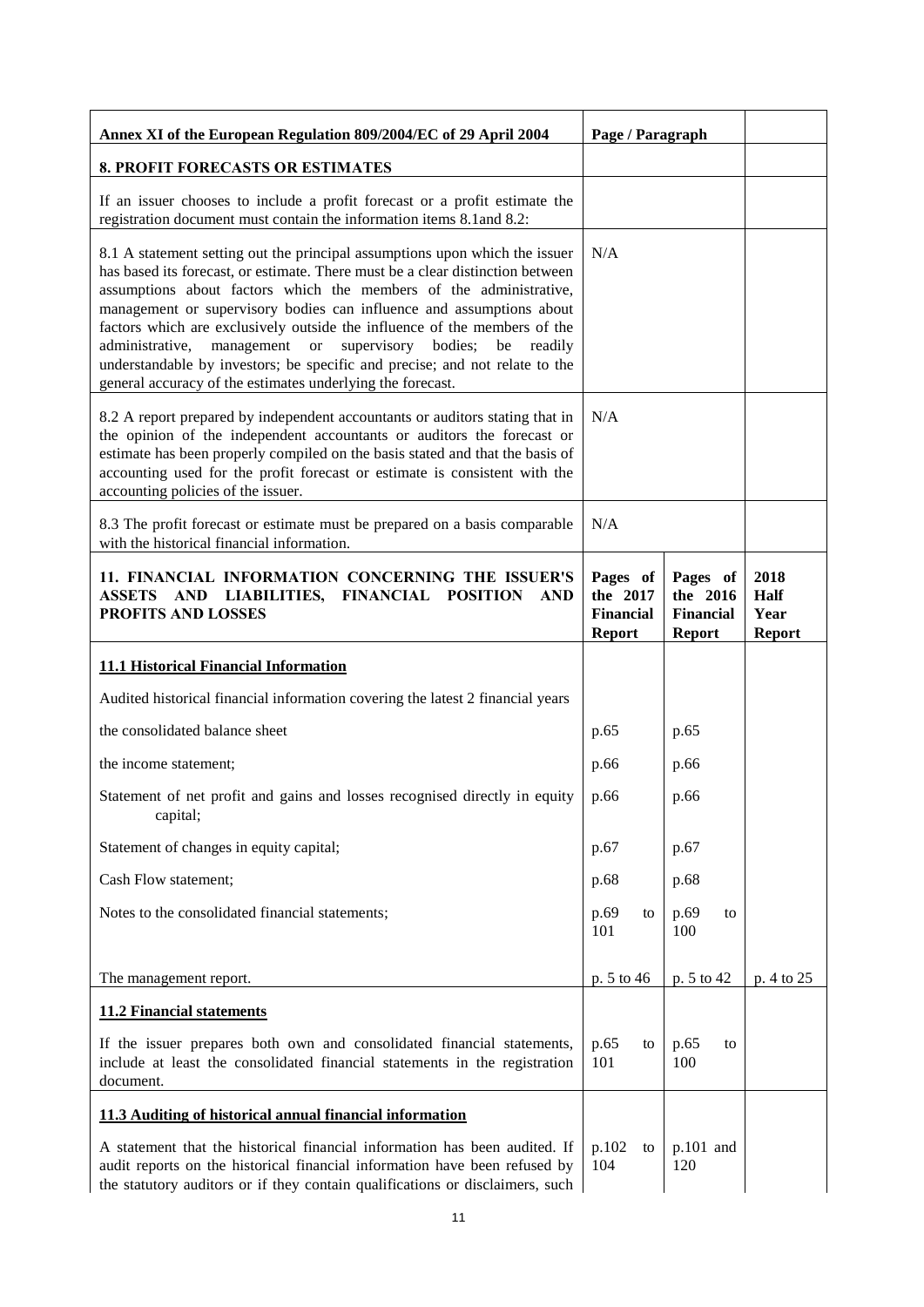| refusal or such qualifications or disclaimers must be reproduced in full and<br>the reasons given.                                                                                                                                                                                                                                                                                                                                                        |                                               |                                 |                     |
|-----------------------------------------------------------------------------------------------------------------------------------------------------------------------------------------------------------------------------------------------------------------------------------------------------------------------------------------------------------------------------------------------------------------------------------------------------------|-----------------------------------------------|---------------------------------|---------------------|
| An indication of other information in the registration document which has<br>been audited by the auditors.                                                                                                                                                                                                                                                                                                                                                | p.124<br>to<br>125<br>and<br>127<br>to<br>131 | p.62<br>and<br>123<br>to<br>126 |                     |
| Where financial data in the registration document is not extracted from the<br>issuer's audited financial statements state the source of the data and state<br>that the data is unaudited.                                                                                                                                                                                                                                                                | N/A                                           | N/A                             |                     |
| 11.4 Age of latest financial information                                                                                                                                                                                                                                                                                                                                                                                                                  |                                               |                                 |                     |
| The last year of audited financial information may not be older than 18<br>months from the date of the registration document.                                                                                                                                                                                                                                                                                                                             | 2017 Financial Report                         | p.65 to 104 of the              |                     |
| 11.5 Interim and other financial information                                                                                                                                                                                                                                                                                                                                                                                                              |                                               |                                 |                     |
| If the issuer has published quarterly or half yearly financial information<br>since the date of its last audited financial statements, these must be included<br>in the registration document. If the quarterly or half yearly financial<br>information has been reviewed or audited the audit or review report must<br>also be included. If the quarterly or half yearly financial information is<br>unaudited or has not been reviewed state that fact. |                                               |                                 | Pages 26<br>to $72$ |
| If the registration document is dated more than nine months after the end of<br>the last audited financial year, it must contain interim financial information,<br>covering at least the first six months of the financial year. If the interim<br>financial information is unaudited state that-fact.                                                                                                                                                    | N/A                                           |                                 |                     |
| The interim financial information must include comparative statements for<br>the same period in the prior financial year, except that the requirement for<br>comparative balance sheet information may be satisfied by presenting the<br>years end balance sheet.                                                                                                                                                                                         |                                               |                                 |                     |

Any information not listed in the cross-reference list but included in the documents incorporated by reference is given for information purposes only.

The EMTN Conditions are incorporated by reference in this Base Prospectus for the purpose only of further issues of Notes to be assimilated (*assimilées*) and form a single series with Notes already issued under the EMTN Conditions.

| Information incorporated by reference | Reference           |
|---------------------------------------|---------------------|
| 2016 EMTN Conditions                  | Pages $79$ to $113$ |
| 2017 EMTN Conditions                  | Pages 81 to $115$   |

Non-incorporated parts of the base prospectuses of the Issuer dated 27 September 2016 and 27 September 2017 are not relevant for investors."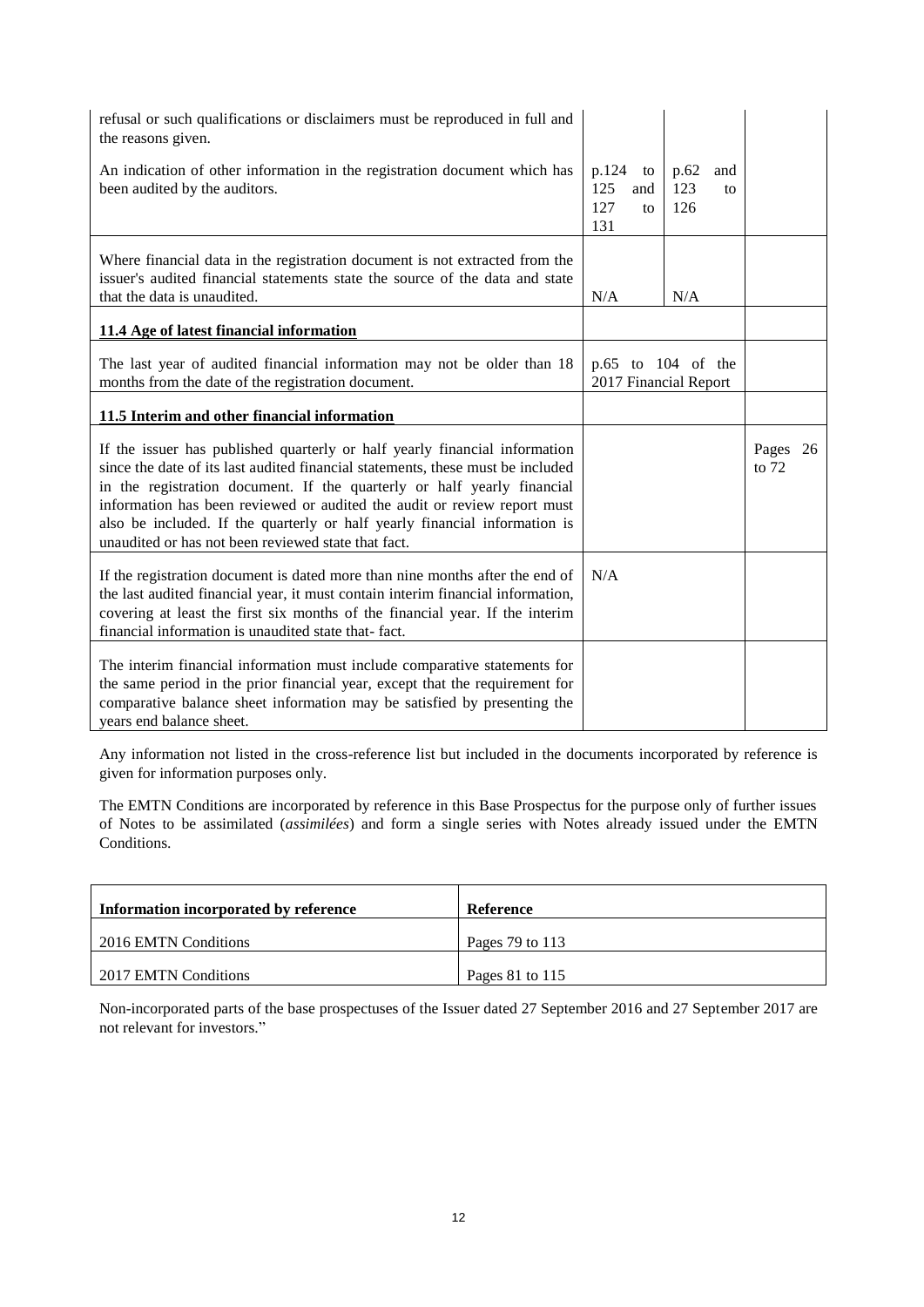## **RECENT DEVELOPMENTS**

<span id="page-12-0"></span>A new section entitled "**Recent Developments**" is included on page 128 of the Base Prospectus as follows:

"The Issuer's debt securities increased by an amount of EUR 2 088 million between 31 December 2017 and 3 September 2018.

The number of clients who sued Dexia Crédit Local and/or SFIL and/or Caisse Française de Financement Local for loans on the balance sheet of Caisse Française de Financement Local stood at 19 on 3 September 2018, compared with 25 on 31 December 2017."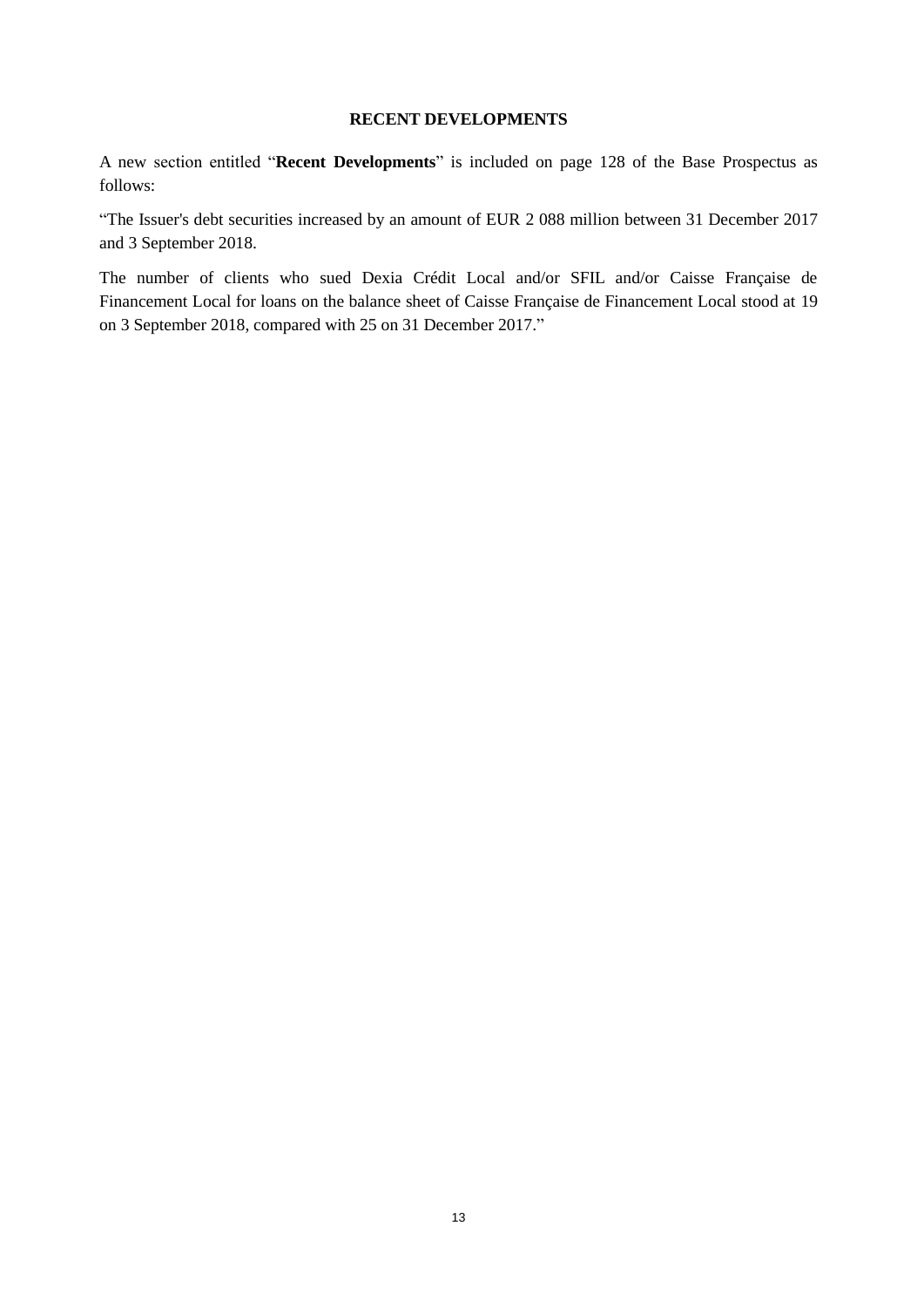### <span id="page-13-0"></span>**GENERAL INFORMATION**

The section "**General Information**" on page 162 to 164 of the Base Prospectus is amended as follows:

1) The paragraph under the heading "**4. Significant change**" shall be deleted and replaced as follows:

"There has been no significant change in the financial or trading position of the Issuer or the Group since 30 June 2018 (being the date of its last published interim consolidated financial statements)."; and

2) Item (v) under the heading "**7. Documents available**" shall be deleted and replaced as follows:

"(v) the annual audited consolidated financial statements of the Issuer for the financial years ended 31 December 2016 and 2017 and the unaudited consolidated financial statements of the Issuer for the six months period ended 30 June 2018.".